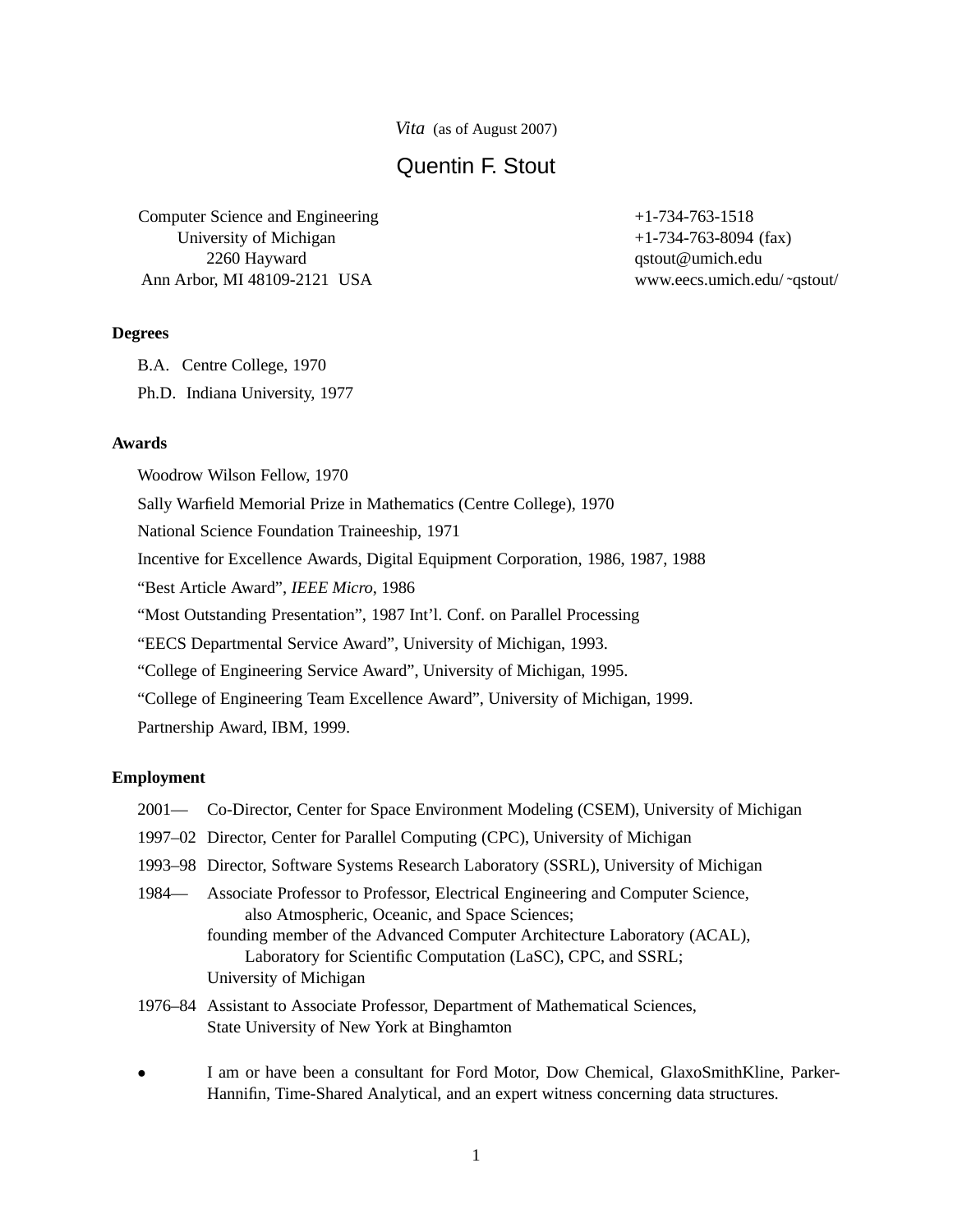# **Publications**

### **Books Authored**

1. *Parallel Algorithms for Regular Architectures: Meshes and Pyramids* (with R. Miller), MIT Press, 1996.

## **Books Edited**

- 2. *Reconfigurable Massively Parallel Computers*, (edited with H. Li), Prentice Hall, 1991.
- 3. *Proceedings 5th Distributed Memory Computing Conference*, (edited with D.W. Walker), IEEE Computer Society, 2 vols., 1990.
- 4. *Proceedings 6th Distributed Memory Computing Conference*, (edited with M. Wolfe), IEEE Computer Society, 1991.
- 5. *Proceedings 1992 International Conference on Parallel Processing, Vol. III Algorithms and Applications*, editor, Computer Science Press.

## **Chapters in Books**

- 6. "Parallel programs for adaptive designs" (with J. Hardwick), in *Handbook of Parallel Computing and Statistics*, E.J. Kontoghiorghes, ed., Marcel Dekker, 2006, pp. 347–373.
- 7. "Advanced Modeling, Simulation, and Analysis" (with E. Antonsson et al.), in *NASA Capability Roadmaps Report*, 2005, pp. 306–320.
- 8. "Adaptive mesh refinement MHD for global space weather simulations" (with T. Gombosi et al.), in *Space Plasma Simulation*, (J. Büchner, C.T. Dum, M. Scholer, eds.), Lecture Notes in Physics 615, Springer-Verlag, 2003, pp. 251–279.
- 9. "Optimal adaptive designs for delayed response models: exponential case" (with J. Hardwick and R. Oehmke), in *MODA6: Model Oriented Data Analysis*, (A. Atkinson, P. Hackl, W. Müller, eds.), Physica Verlag, 2001, pp. 127–134.
- 10. "Optimizing a unimodal response function for binary variables" (with J. Hardwick), in *Optimum Design 2000*, A. Atkinson, B. Bogacka, and A. Zhigljavsky, eds., Kluwer, 2001, pp. 195–208.
- 11. "Development of an integrated predictive MHD Space Weather model from the solar surface to the Earth's upper atmosphere" (with CR Clauer et al.), *Space Weather Study Using Multipoint Methods*, (Lyu, L-H, ed.), COSPAR Colloquium Series 12, Elsevier, 2000, pp. 149–162.
- 12. "Algorithmic techniques for networks of processors" (with R. Miller), in *Algorithms and Theory of Computation Handbook*, M. Atallah, ed., CRC Press, 1999, pp. 46:1–19.
- 13. "Flexible algorithms for creating and analyzing adaptive sampling procedures" (with J. Hardwick), in *New Developments and Applications in Experimental Design*, N. Flournoy, W.F. Rosenberger, and W.K. Wong, eds., Institute of Math. Stat. Lecture Notes — Monograph Series Vol. 34, 1998, pp. 91– 105.
- 14. "Exact computational analyses for adaptive designs" (with J. Hardwick), in *Adaptive Designs*, N. Flournoy and W.F. Rosenberger, eds., Institute of Math. Stat. Lecture Notes — Monograph Series Vol. **25**, 1995, pp. 223–237.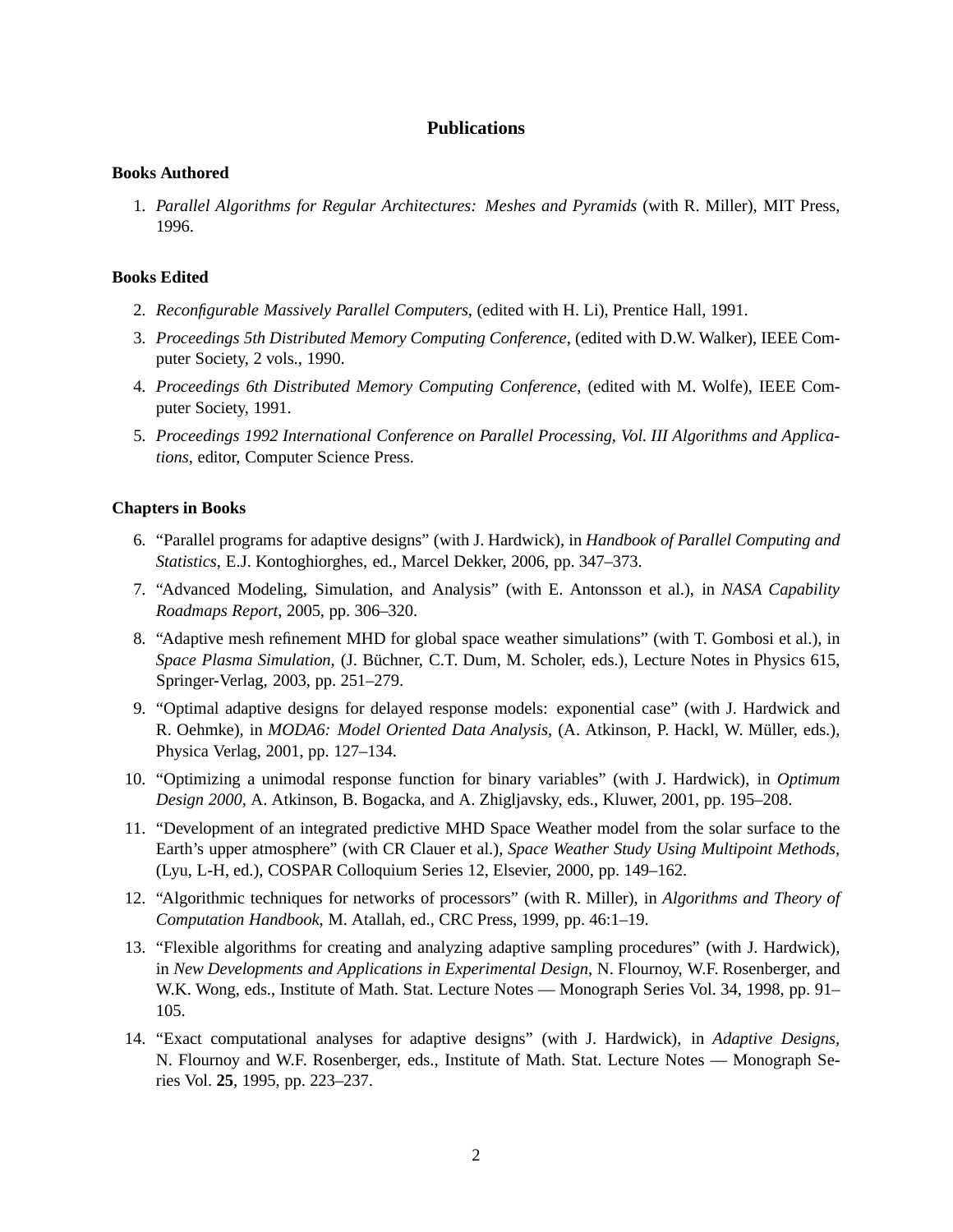- 15. "Behind the scenes of HPCC", in *Suggesting Computer Science Agendas for High Performance Computing*, U. Vishkin, ed., Assoc. Computing Machinery, 1994, pp. 156–158.
- 16. "Image processing on reconfigurable meshes" (with R. Miller, V.K. Prasanna-Kumar, and D. Reisis), in *From Pixels to Features II: Parallelism in Image Processing*, H. Burkhardt, Y. Neuvo, and J.C. Simon, eds., North-Holland, 1991, pp. 85–101.
- 17. "Reconfigurable massively parallel computers: an introduction" (with H. Li), in *Reconfigurable Massively Parallel Architectures*, H. Li and Q.F. Stout, eds., Prentice-Hall, 1991, pp. 1–32.
- 18. "Efficient parallel algorithms for intermediate-level vision analysis on the reconfigurable mesh" (with R. Miller, V.K. Prasanna Kumar, and D. Reisis), in *Parallel Architectures and Algorithms for Image Understanding*, V.K. Prasanna Kumar, ed., Academic Press, 1991, pp. 185–207.
- 19. "The complex behavior of simple machines" (with R. Machlin), in *Emergent Computation*, S. Forrest, ed., MIT Press, 1991, pp. 85–98. Reprint of paper 103.
- 20. "Tree algorithms for unbiased coin tossing with a biased coin" (with B. Warren), in *Complexity of Probability Distributions Generation* (in Russian), S.M. Ermakov, ed., MIR Publishers. Translation of paper 156.
- 21. "A microprocessor-based hypercube supercomputer" (with S. Colley, J.P. Hayes, T.N. Mudge, and J. Palmer), in *Multi-Microprocessors*, A. Gupta, ed., IEEE Press, 1987, pp. 250–260. Reprint of paper 147.
- 22. "Pyramid algorithms optimal for the worst case", in *Parallel Computer Vision*, L. Uhr, ed., Academic Press, 1987, pp. 147–168.
- 23. "Hypercubes and pyramids", in *Pyramidal Systems for Computer Vision*, V. Cantoni and S. Levialdi, eds., NATO ASI Series ARW Vol. F 25, Springer-Verlag, 1986, pp. 75–89.
- 24. "Algorithm guided design considerations for meshes and pyramids", in *Intermediate-level Image Processing*, M.J.B. Duff, ed., Academic Press, 1986, pp. 147–163.
- 25. "An algorithmic comparison of meshes and pyramids", in *Evaluation of Multicomputers for Image Processing*, L. Uhr, K. Preston, S. Levialdi, and M.J.B. Duff, eds., Academic Press, 1986, pp. 107– 121.

#### **Papers (Journals and Conference Proceedings)**

- 26. "Three dimensional adaptive mesh refinement on a spherical shell for atmospheric models with Lagrangian coordinates" (with J. Penner et al.) (2007), Proc. SciDAC.
- 27. "Response adaptive designs that incorporate switching costs and constraints" (with J. Hardwick), *J. Statistical Planning and Inference* 137 (2007), 2654–2665.
- 28. "Block-structured adaptive grids on the sphere: advection experiments" (with C. Jablonowski et al.), *Monthly Weather Review* **134** (2006), 3691–3713.
- 29. "A performance analysis of local synchronization" (with J. Lipman), *Symp. Parallelism in Algorithms and Architectures* (SPAA) 2006, pp. 254–260.
- 30. "Minimizing peak energy on mesh-connected systems", *Symp. Parallelism in Algorithms and Architectures* (SPAA) 2006, p. 331.
- 31. "New adaptive designs for delayed response models" (with J. Hardwick and R. Oehmke), *J. Statistical Planning and Inference* (2006), **136**, pp. 1940–1955.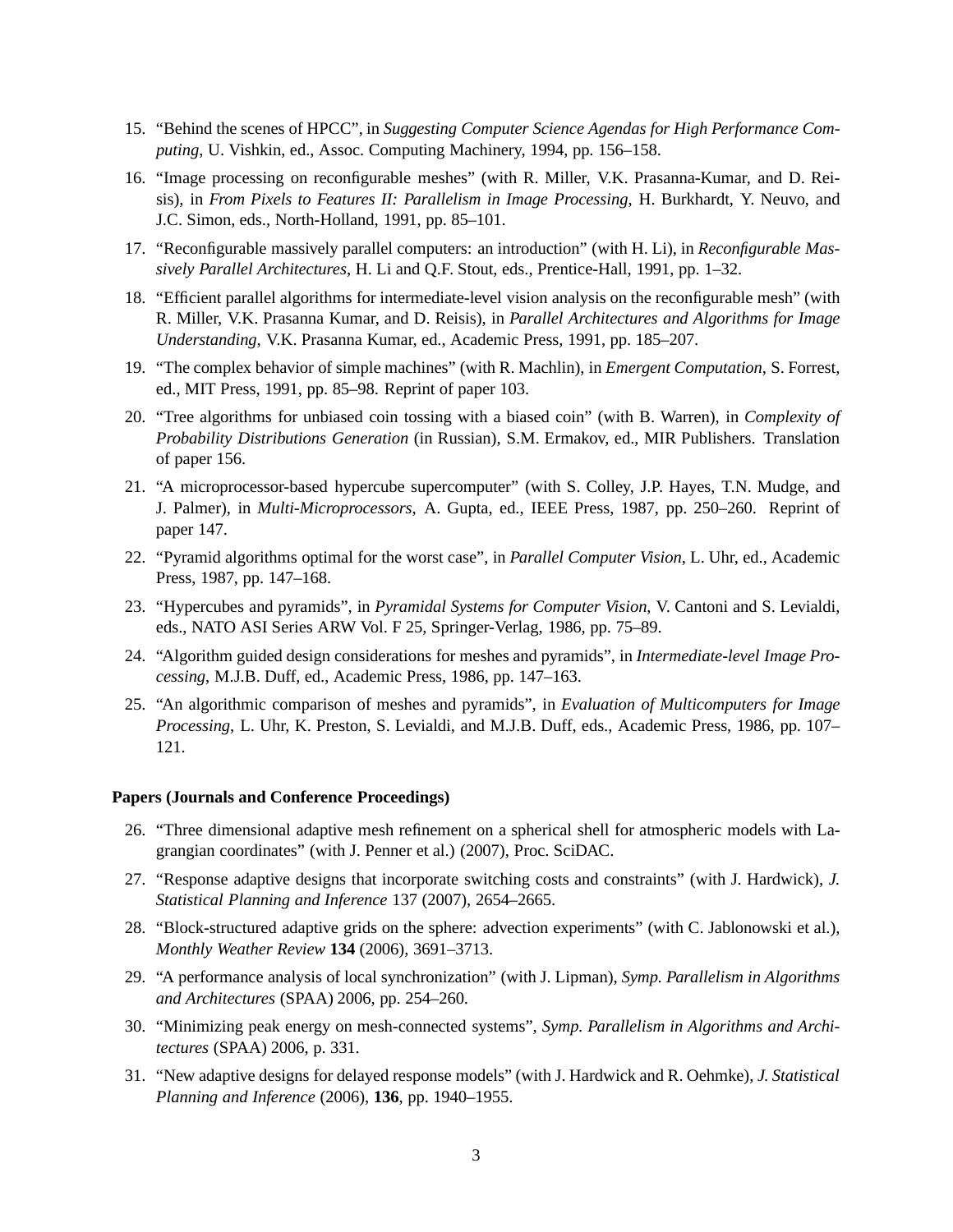- 32. "Halloween storm simulations with the Space Weather Modeling Framework", (with T.I. Gombosi et al.) (2006), *Proc. 44th AIAA Aerospace Sciences Meeting*, 12p.
- 33. "Integrated frameworks for Earth and Space weather simulation" (with T. Killeen et al.), *Proc. 3rd Space Weather Symposium* (2006), 10p.
- 34. "Parallel adaptive solution of the MHD equations and its role in the Space Weather Modeling Framework" (with K.G. Powell et al.) (2006), *Proc. Numerical Modeling of Space Plasma Flows: Astronum–2006*, pp. 33–46.
- 35. "Response adaptive designs for balancing complex objectives" (with J. Hardwick), 2006, submitted.
- 36. "Space Weather Modeling Framework: a new tool for the space science community", (with G. Toth et al.) (2005), *J. Geophysical Research* **110**, A12226, doi:10.1029/2005JA011126.
- 37. "Development of an atmospheric climate model with self-adapting grid and physics", (with J.E. Penner et al.) (2005), *J. Physics Conf. Series* **16**, pp. 353–357. doi:10.1088/1742-6596/16/1/049
- 38. "New adaptive designs that incorporate switching concerns" (with J. Hardwick), *Simulation 2005*, V.B. Melas, ed., NII Chemistry St. Petersburg, 2005, pp. 305–312.
- 39. "Adaptive grids for future weather prediction models" (with C. Jablonowski et al.), *Geophysical Research Abstracts* **7** (2005), SRef-ID: 1607-7962/gra/EGU05-A-00134.
- 40. "Optimal screening designs with flexible cost and constraint structures" (with J. Hardwick), *J. Statistical Planning and Inference* **132** (2005), pp. 149–162.
- 41. "A High-Performance Framework for Sun-to-Earth Space Weather Modeling" (with O. Volberg et al.), *Proc. IPDPS/PDSEC05* (2005).
- 42. "Unimodal regression via prefix isotonic regression", submitted.
- 43. "The Space Weather Modeling Framework" (with G. Toth et al.), *Proc. ISSS-7* (2005).
- 44. "Adaptive grids for weather and climate models" (with C. Jablonowski, M. Herzog, J.E. Penner, R.C. Oehmke, B. van Leer), *ECMWF Proc. Recent Developments in Numerical Methods for Atmospheric and Climate Modeling* (2004), pp. 233–250.
- 45. "Emergence of the Earth System Modeling Framework" (with C. DeLuca et al.), *Proc. Symp. 50th Ann. Operational Numerical Weather Prediction* (2004).
- 46. "A physics-based software framework for Sun-Earth connection modeling" (with G. Toth et al.), *Multiscale Coupling of Sun-Earth Processes*, Proc. Conf. on the Sun-Earth Connection, Kona, Hawaii, 2004, A. T. Y. Lui, Y. Kamide, and G. Consolini, eds., Elsevier, pp. 383–397
- 47. "Solution adaptive MHD for space plasmas: Sun-to-Earth simulations" (with T.I. Gombosi et al.), *Computers in Science and Engineering* **6** (2004), pp. 14–35.
- 48. "Directed walk designs for dose response problems with competing failure modes" (with J. Hardwick and M.C. Meyer), *Biometrics* **59** (2003), pp. 229–236.
- 49. "The Earth Systems Modeling Framework" (with A. da Silva et al.), *Proc. 3rd NASA Earth Science Technology Conf.*, 2003.
- 50. "Optimal few-stage designs" (with J. Hardwick), *J. Statistical Planning and Inference* **104** (2002), pp. 121–145.
- 51. "Optimal screening designs with flexible cost structures" (with J. Hardwick), in *Simulation 2001*, (S.M. Ermakov, Yu.N. Kashtanov, and V.B. Melas, eds.), NII Chemistry St. Petersburg, 2001, pp. 253–260.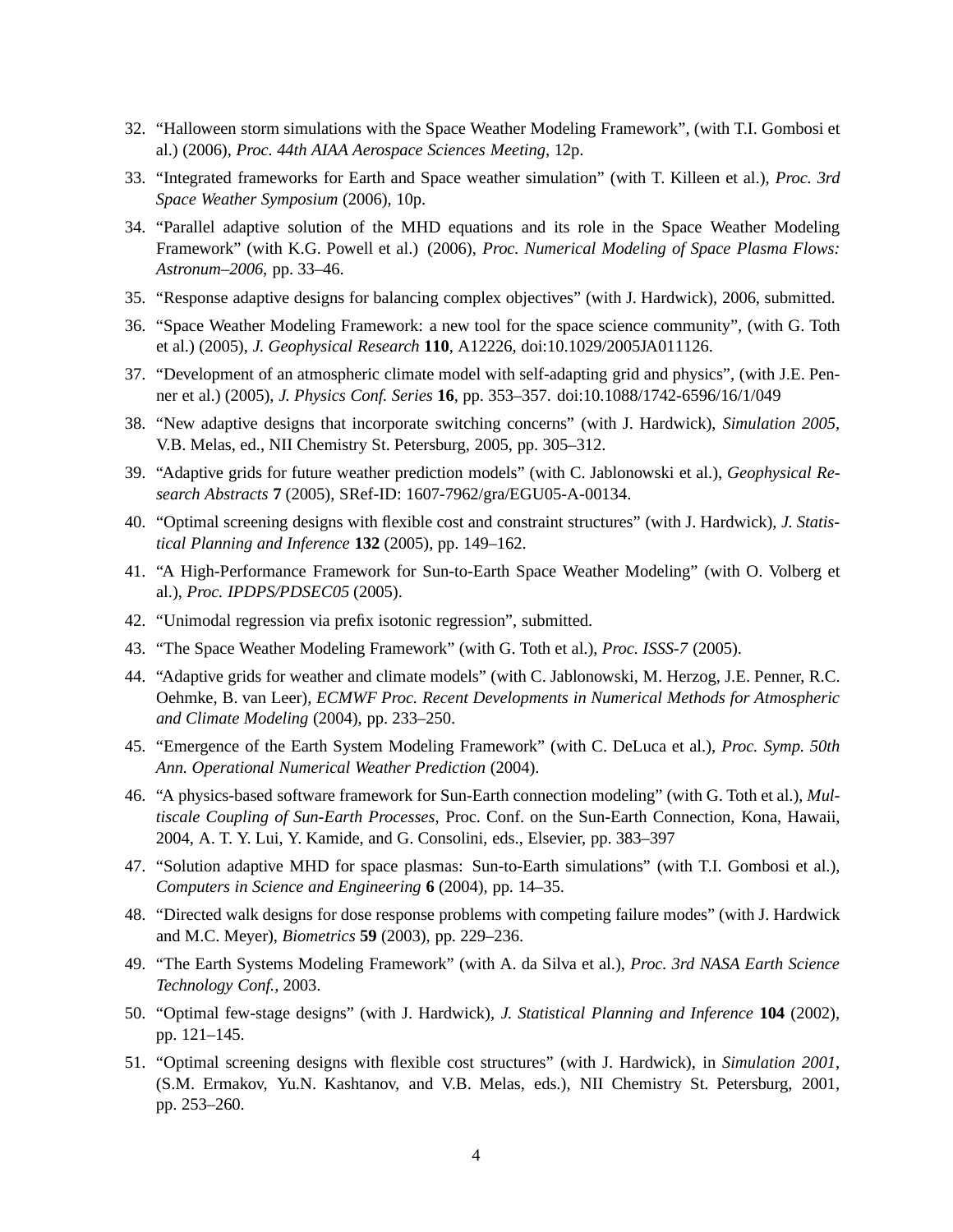- 52. "Adaptive mesh refinement MHD for global simulations" (with T. Gombosi, G. Toth, D. de Zeeuw, and K.G. Powell), *Proc. ISSS-6* (2001), 8 p.
- 53. "Parallel adaptive blocks on a sphere" (with R. Oehmke), *SIAM Conf. Parallel Proc. for Scientific Computing*, 2001, 9 p.
- 54. "Multiscale MHD simulations of a coronal mass ejection and its interactions with the magnetosphereionosphere system" (with T.I. Gombosi, D. DeZeeuw, C.P.T. Groth, and K. Powell), *J. Atmos. Solar-Terrestrial Phys.* **62** (2000), pp. 1515–1525.
- 55. "Scalable algorithms for adaptive statistical designs" (with J. Hardwick and R. Oehmke), *Scientific Programming* **8** (2000), pp. 183–193. Reprint of article 61.
- 56. "Optimal algorithms for unimodal regression", *Computing Science and Statistics* **32** (2000), 8 p.
- 57. "Parallel implementation of a multiphase remediation simulator" (with L. Abriola, C. Drummond, J. Landrum, and J. Lang), *Proc. Comp. Methods in Water Resources XIII* (2000), pp. 145–151.
- 58. "High performance computer methods applied to predictive space weather simulations" (with C.R. Clauer, T.I. Gombosi, D.L. DeZeeuw, A.J. Ridley, K.G. Powell, B. van Leer, C.P.T. Goth and T.E. Holzer), *IEEE Trans. Plasma Science* **28** (2000), pp. 1931–1937.
- 59. "An adaptive MHD method for global space weather simulations", (with D.L. De Zeeuw, T.I. Gombosi, C.P.T. Groth, K.G. Powell), *IEEE Trans. Plasma Science* **28** (2000), pp. 1956–1965. Invited.
- 60. "pMISER (parallel Michigan Simulator for Environmental Remediation)" (with J.R. Lang, J.K. Landrum, C.D. Drummond, L.M. Abriola), *Proc. HPC-2000, 6th Int.'l. Conf. Applications of Highperformance Computing to Engineering*, pp. 167–176.
- 61. "Scalable algorithms for adaptive statistical designs" (with J. Hardwick and R. Oehmke), *Proc. SC 2000* (Supercomputing), 15 p.
- 62. "Load balancing 2-phased geometrically based problems" (with A.A. Poe), *Proc. 1999 SIAM Conf. Parallel Processing for Scientific Computing*.
- 63. "A parallel solution-adaptive scheme for ideal magnetohydrodynamics", (with C.T.T. Groth, D.L. De Zeeuw, K.G. Powell, and T.I.Gombosi), *Proc. AIAA 14th Computational Fluid Dynamics Conf.* (1999), 17p.
- 64. "Using path induction to evaluate sequential allocation procedures" (with J. Hardwick), *SIAM J. Scientific Computing* **21** (1999), pp. 67–87.
- 65. "A program for sequential allocation of three Bernoulli populations" (with J. Hardwick and R. Oehmke), *Computational Statistics and Data Analysis* **31** (1999), pp. 397–416.
- 66. "Minimizing the costs of screening trials" (with J. Hardwick), *Computing Science and Statistics* **31** (1999), pp. 440–444.
- 67. "Sequentially deciding between two experiments for estimating a common success probability" (with J. Hardwick and C. Page), *J. American Statistical Assoc.* **93** (1998), pp. 1502–1511.
- 68. "Adaptive allocation in the presence of censoring" (with R. Oehmke and J. Hardwick), *Computing Science and Statistics* **30** (1998), pp. 219–223.
- 69. "Predicting algorithm performance" (with J. Landrum and J. Hardwick), *Computing Science and Statistics* **30** (1998), pp. 309–314.
- 70. "Adaptive parallel computation of a grand-challenge problem: Prediction of the path of a solar-corona mass ejection" (with D.L. deZeeuw, T.I. Gombosi, C.P.T. Groth, H. Marshall, K.G. Powell), *Proc. SC'98*.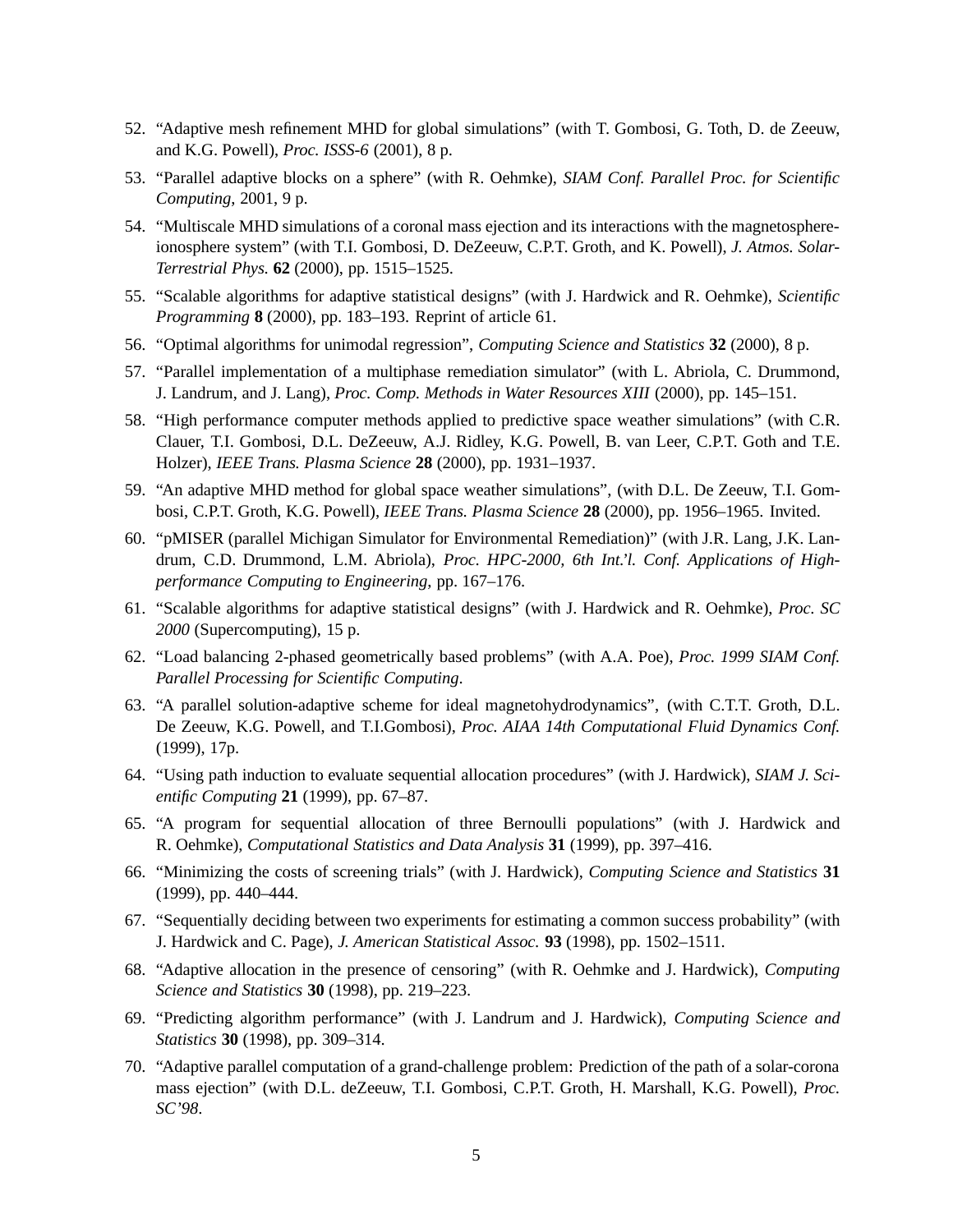- 71. "A parallel adaptive 3D MHD scheme for modeling coronal and solar wind plasmas" (with D.L. deZeeuw, T.I. Gombosi, C.P.T. Groth, H. Marshall, K.G. Powell), *Proc. SCIIO Work. on Coronal Holes and Solar Wind Acceleration*, 1998.
- 72. "Ultra-fast expected time parallel algorithms" (with P.D. MacKenzie), *J. Algorithms* **26** (1998), pp. 1– 33.
- 73. "Shift-product networks" (with M. Livingston), *Mathematical and Computer Modelling*.
- 74. "Multiscale modeling of heliospheric plasmas" (with T. Gombosi et al.), *High Performance Computing 1997*, pp. 46–51. Invited.
- 75. "Adaptive blocks: A high-performance data structure" (with D.L. deZeeuw, T.I. Gombosi, C.P.T. Groth, H. Marshall, K.G. Powell), *Proc. SC'97*.
- 76. "A parallel program for 3-arm bandits" (with J. Hardwick and R. Oehmke), *Computing Science and Statistics* **29** (1997), pp. 390–395.
- 77. "Multiscale modeling of heliospheric plasmas" (with T.I. Gombosi et al.), *Proc. High Perf. Computing '97*.
- 78. "Optimal allocation for estimating the mean of a bivariate polynomial" (with J. Hardwick), *Sequential Analysis* **15** (1996), pp. 71–90.
- 79. "Unique domination in cross-product graphs" (with J.D. Masters and D. Van Wieren), *Congresses Numerantium* **118** (1996), pp. 49–71.
- 80. "Exploiting a theory of phase transitions in three-satisfiability problems" (with D.M. Pennock), *Proc. Amer. Assoc. Artificial Intelligence* (1996), pp. 253–258.
- 81. "Sequential allocation with minimal switching" (with J. Hardwick), *Computing Science and Statistics* **28** (1996), pp. 567–572.
- 82. "Random graph algorithms for the mesh with row and column subbuses" (with D. Van Wieren), *Proc. 2nd Work. on Reconfigurable Architectures* (1995), pp. 1–13.
- 83. "Determining optimal few-stage allocation procedures" (with J. Hardwick), *Computing Science and Statistics* **27** (1995), pp. 342–346.
- 84. "The communication performance of the IBM SP2" (with J. Hardwick and T. Tabe), *Computing Science and Statistics* **27** (1995), pp. 347–351.
- 85. "Bringing algorithms to life: cooperative computing activities using students as processors" (with G. Bachelis, D.A. James, and B.R. Maxim), *School Science and Mathematics* **94** (1994), pp. 176– 186.
- 86. "Constant time computation of minimum dominating sets" (with M. Livingston), *Congresses Numerantium* **105** (1994), pp. 116–128.
- 87. "Subcube fault-tolerance in hypercubes" (with N. Graham, F. Harary, and M.L. Livingston), *Information and Computation* **102** (1993), pp. 280–314.
- 88. "Parallel computations on reconfigurable meshes" (with R. Miller, V.K. Prasanna Kumar, and D. Reisis), *IEEE Trans. on Computers* **42** (1993), pp. 678–692.
- 89. "Optimal parallel construction of Hamiltonian cycles and spanning trees in random graphs" (with P.D. MacKenzie), *Proc. 5th ACM Symp. Parallel Algorithms and Architectures* (1993), pp. 224–229.
- 90. "Perfect dominating sets for cube-connected cycles" (with D. Van Wieren and M.L. Livingston), *Congresses Numerantium* **97** (1993), pp. 51–70.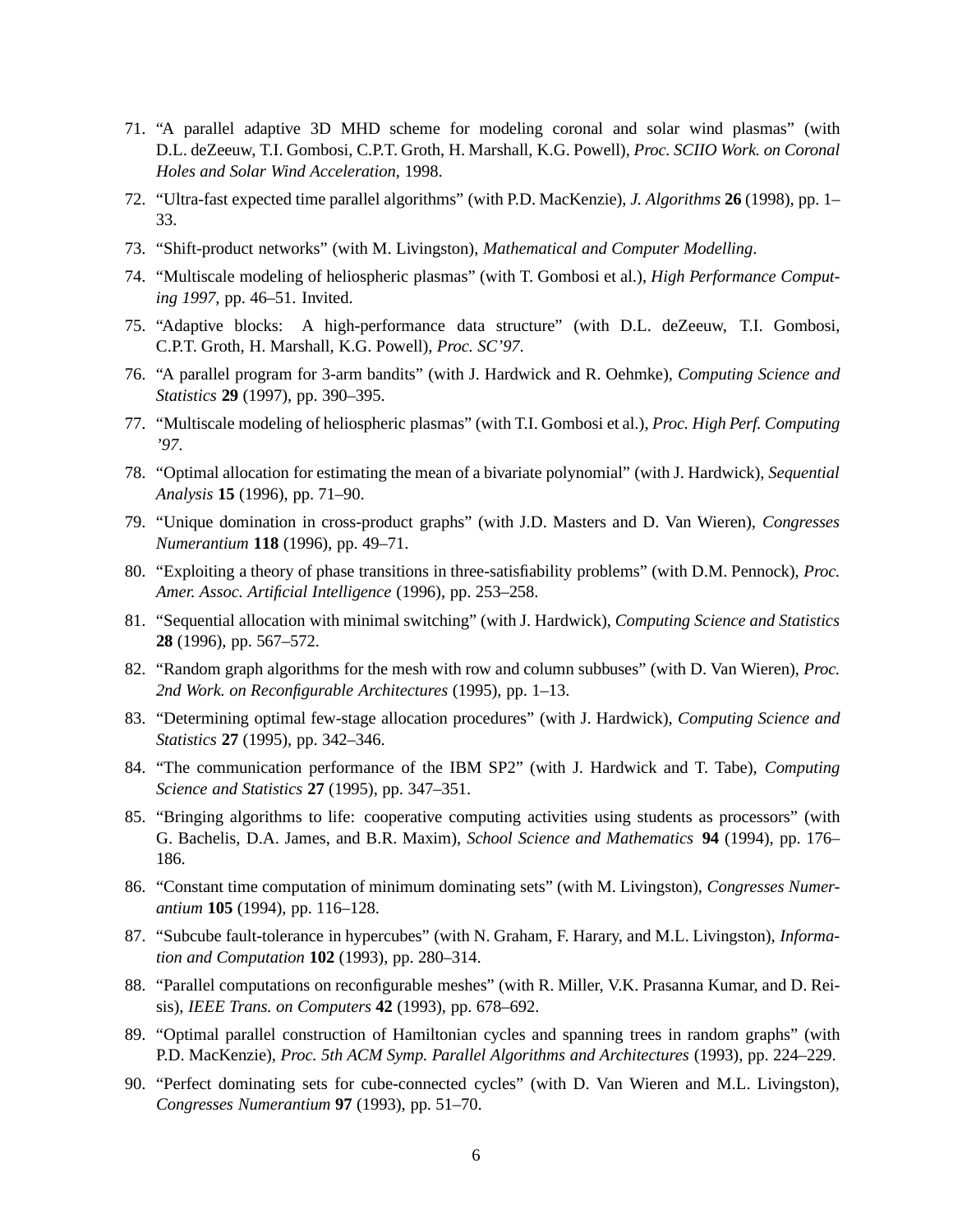- 91. "Efficient convexity and domination algorithms for fine- and medium-grain hypercube computers" (with E. Cohen, R. Miller, and E.M. Sarraf), *Algorithmica* **7** (1992), pp. 51–75.
- 92. "Ultrafast parallel algorithms and reconfigurable meshes", *Proc. 1992 DARPA Software Technology Conf.*, pp. 184–188.
- 93. "Selection on the reconfigurable mesh" (with E. Hao and P.D. MacKenzie), *Proc. Frontiers '92: 4th Symp. on Frontiers of Mass. Par. Comp.*, pp. 38–45.
- 94. "Optimal allocation for estimating the product of two means" (with J. Hardwick), *Computing Science and Statistics* **24** (1992), pp. 592–596.
- 95. "Optimal adaptive equal allocation rules" (with J. Hardwick), *Computing Science and Statistics* **24** (1992), pp. 597–601.
- 96. "A novel approach to introducing parallel algorithms in undergraduate computer science courses" (with G. Bachelis, D.A. James, and B.R. Maxim), *Computer Science Education* **3** (1992), pp. 17–33.
- 97. "Reconfigurable SIMD parallel processors" (with H. Li), *Proc. of the IEEE* **79** (1991), pp. 429–443. Invited.
- 98. "Ultra-fast expected time parallel algorithms" (with P.D. MacKenzie), *Proc. 2nd ACM-SIAM Symp. on Discrete Algorithms* (1991), pp. 414–423.
- 99. "Fault tolerance of the cyclic buddy subcube location scheme in hypercubes" (with M. Livingston), *Proc. 6th Distributed Memory Computing Conf.* (1991), IEEE, pp. 34–41.
- 100. "Linear-time distance transforms for quadtrees" (with C.A. Shaffer), *Computer Vision, Graphics, and Image Processing: Image Understanding* **54** (1991), pp. 215–223.
- 101. "Computing convexity properties of images on a pyramid computer" (with R. Miller), *Algorithmica* **6** (1991), pp. 658–684.
- 102. "Bandit strategies for ethical sequential allocation" (with J. Hardwick), *Computing Science and Statistics* **23** (1991), pp. 421–424.
- 103. "The complex behavior of simple machines" (with R. Machlin), *Physica D* **42** (1990), pp. 85–98.
- 104. "Multi-tiered algorithms for 2-dimensional bin packing" (with R. Fenrich and R. Miller), *Proc. 5th Distrib. Mem. Comput. Conf.* (1990), pp. 58–63.
- 105. "Asymptotically efficient hypercube algorithms for computational geometry (preliminary version)" (with P.D. MacKenzie), *Proc. 3rd Symp. Frontiers Massively Parallel Computation*, (1990), pp. 8–11.
- 106. "Practical hypercube algorithms for computational geometry (preliminary version)" (with P.D. Mac-Kenzie), *Proc. 3rd Symp. Frontiers Massively Parallel Computation*, (1990), pp. 75–80.
- 107. "Intensive hypercube communication: Prearranged communication in link-bound machines" (with B. Wagar), *J. of Parallel and Distributed Computing* **10** (1990), pp. 167–181.
- 108. "Seymour: a portable parallel programming language" (with R. Miller), *Structured Programming* **11** (1990), pp. 157–171.
- 109. "Perfect dominating sets" (with M.L. Livingston), *Congressus Numerantium* **79** (1990), pp. 187–203.
- 110. "Bringing computer algorithms to life" (with G. Bachelis, D.A. James, and B.R. Maxim), *Factorial* **21** (1990), pp. 8–19.
- 111. "Special issue on algorithms for hypercube computers: Guest editor's introduction", *J. Parallel and Distributed Computing* **8** (1990), pp. 301–302.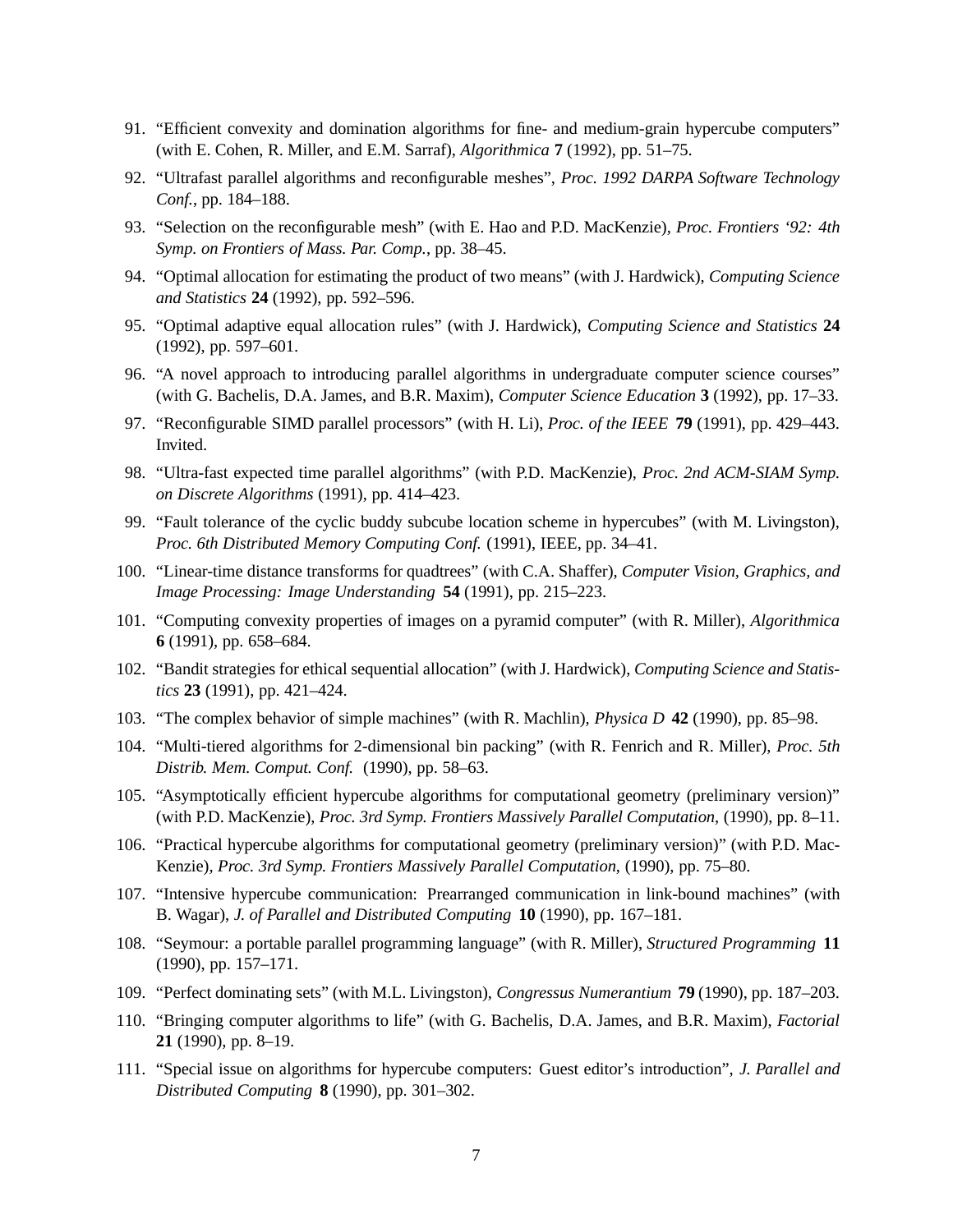- 112. "Mesh computer algorithms for computational geometry" (with R. Miller), *IEEE Trans. on Computers* **C-38** (1989), pp. 321–340.
- 113. "Parallel allocation algorithms for hypercubes and meshes" (with M.L. Livingston), *Proc. 4th Conf. Hypercubes, Concurrent Computers, and Applications* (1989), pp. 59–66.
- 114. "A comparison of join algorithms for hypercubes" (with C.K. Baru, S. Padmanabhan, and B. Wagar), *Proc. 4th Conf. Hypercubes, Concurrent Computers, and Applications* (1989), pp. 469–474.
- 115. "Hypercube algorithms for some NP-hard packing problems" (with R. Fenrich and R. Miller), *Proc. 4th Conf. Hypercubes, Concurrent Computers, and Applications* (1989), pp. 769–776.
- 116. "Optimal hypercube algorithms for labeled images" (with R. Miller), *Algorithms and Data Structures: Proc. WADS '89*, Springer-Verlag Lec. Notes in Comp. Sci. 382 (1989), pp. 517–528.
- 117. "An introduction to the portable parallel programming language Seymour" (with R. Miller), *Proc. 13th IEEE Comp. Software and Applic. Conf.* (1989), pp. 94–101.
- 118. "Writing portable parallel programs in Seymour" (with R. Miller), *Proc. 4th SIAM Conf. Parallel Proc. for Sci. Computing* (1989), pp. 419–424.
- 119. "Embeddings in hypercubes" (with M.L. Livingston), *Mathematical and Computer Modelling* **11** (1988), pp. 222–227.
- 120. "Distributing resources in hypercube computers" (with M.L. Livingston), *Proc. 3rd Conf. Hypercube Concurrent Computers and Applications* (1988), ACM, pp. 222–231.
- 121. "Hypercube message routing in the presence of faults" (with J. Gordon), *Proc. 3rd Conf. Hypercube Concurrent Computers and Applications* (1988), ACM, pp. 318–327.
- 122. "Computational geometry on hypercube computers" (with R. Miller), *Proc. 3rd Conf. Hypercube Concurrent Computers and Applications* (1988), ACM, pp. 1220–1229.
- 123. "Meshes with reconfigurable buses" (with R. Miller, V.K. Prasanna Kumar, and D. Reisis), *Proc. 5th MIT Conf. on Advanced Research in VLSI* (1988), MIT Press, pp. 163–178.
- 124. "Mapping vision algorithms to parallel architectures", *Proc. of the IEEE* **76** (1988), pp. 982–995. Invited.
- 125. "Simulating essential pyramids" (with R. Miller), *Proc. Computer Vision and Pattern Recognition '88*, IEEE, pp. 912–917.
- 126. "Convexity algorithms for parallel machines" (with R. Miller), *Proc. Computer Vision and Pattern Recognition '88*, IEEE, pp. 918–924.
- 127. "Image computations using reconfigurable VLSI arrays" (with R. Miller, V.K. Prasanna Kumar, and D. Reisis), *Proc. Computer Vision and Pattern Recognition '88*, IEEE, pp. 925–930.
- 128. "Constant-time geometry on PRAMs", *Proc. 1988 Int'l. Conf. on Parallel Processing*, vol. III, IEEE, pp. 104–107.
- 129. "Data operations on reconfigurable VLSI arrays and applications" (with R. Miller, V.K. Prasanna Kumar, and D. Reisis), *Proc. 1988 Int'l. Conf. on Parallel Processing*, vol. I, IEEE, pp. 205–208.
- 130. "Parallel algorithms and architectures: Report of a workshop" (with D.A. Buell et al.), *J. Supercomputing* **1** (1988), pp. 301–325.
- 131. "Making parallel sorting algorithms come alive" (with B.R. Maxim, G.F. Bachelis, and D.A. James), *The MACUL Newsletter* **9** (1988), pp. 20–21.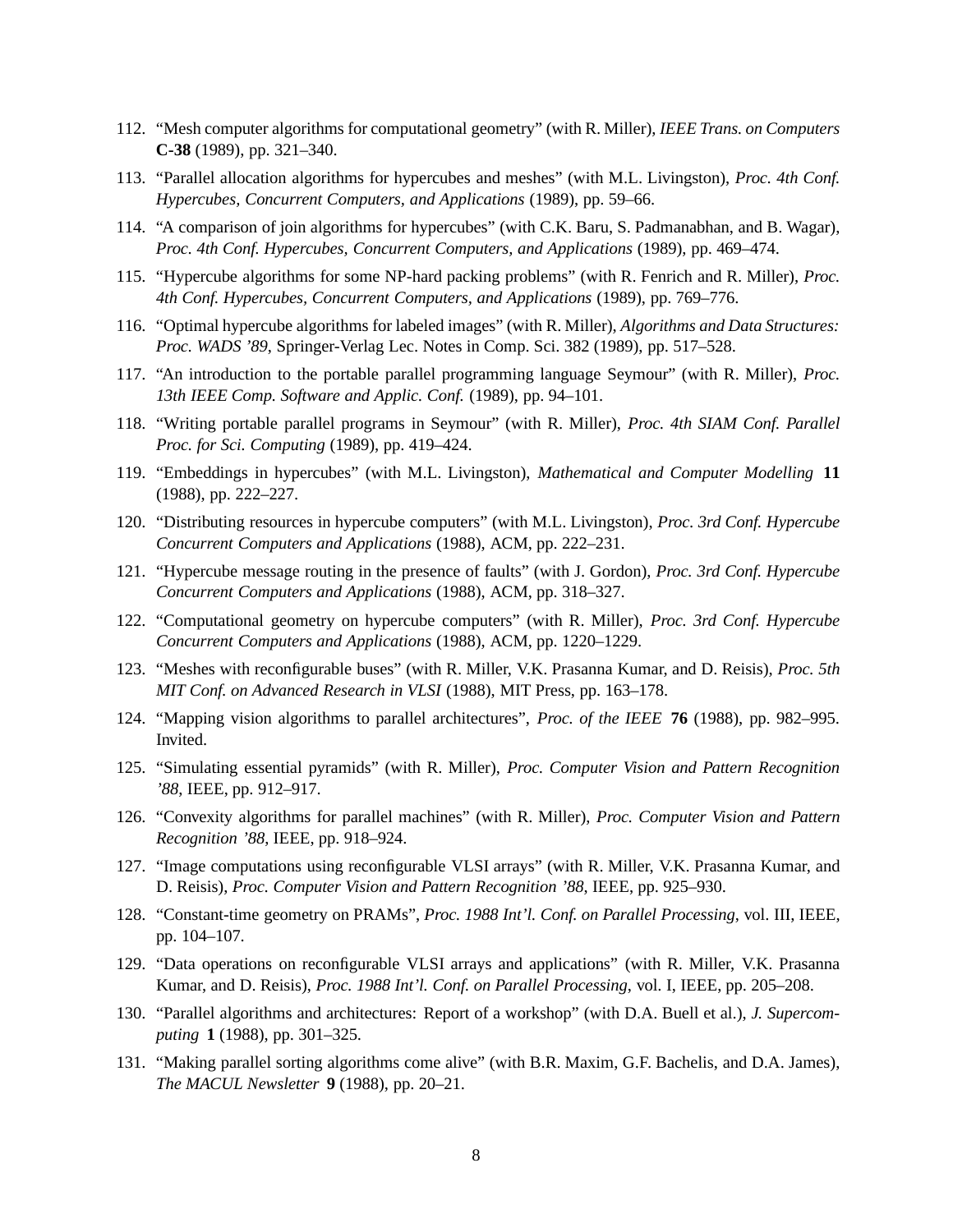- 132. "Efficient parallel convex hull algorithms" (with R. Miller), *IEEE Trans. Computers* **C-37** (1988), pp. 1605–1618.
- 133. "Simulating essential pyramids" (with R. Miller), *IEEE Trans. Computers* **C-37** (1988), pp. 1642– 1648.
- 134. "Cooperative computing activities for the mathematics classroom" (with B.R. Maxim, G.F. Bachelis, and D.A. James), *Mathematics in Michigan*, Winter 1988, pp. 3–8.
- 135. "Fault-tolerant message routing on large parallel systems" (with J. Gordon), *Proc. 2nd Symp. Frontiers of Massively Parallel Computation* (1988), pp. 155–158.
- 136. "Portable parallel algorithms for geometric problems" (with R. Miller), *Proc. 2nd Symp. Frontiers of Massively Parallel Computation* (1988), pp. 195–198.
- 137. "Fault tolerance of allocation schemes in massively parallel computers" (with M.L. Livingston), *Proc. 2nd Symp. Frontiers of Massively Parallel Computation* (1988), pp. 491–494.
- 138. "Data movement techniques for the pyramid computer" (with R. Miller), *SIAM J. on Computing* **16** (1987), pp. 38–60.
- 139. "Supporting divide-and-conquer algorithms for image processing", *J. of Parallel and Distributed Computing* **4** (1987), pp. 95–115. Invited.
- 140. "Passing messages in link-bound hypercubes" (with B. Wagar), *Hypercube Multiprocessors 1987*, M. Heath, ed., SIAM, pp. 251–257.
- 141. "Hypercube research at the University of Michigan" (with J.P. Hayes et al.), *Hypercube Multiprocessors 1987*, M. Heath, ed., SIAM, pp. 383–394.
- 142. "Some graph and image processing algorithms for the hypercube" (with R. Miller), *Hypercube Multiprocessors 1987*, M. Heath, ed., SIAM, pp. 418–425.
- 143. "Mesh computer algorithms for line segments and simple polygons" (with R. Miller), *Proc. 1987 Int'l. Conf. on Parallel Processing*, IEEE Computer Society, pp. 282–285.
- 144. "Architecture of a hypercube supercomputer" (with S. Colley, J.P. Hayes, T.N. Mudge, and J. Palmer), *Proc. 1986 Int'l. Conf. on Parallel Processing*, IEEE, pp. 653–660.
- 145. "Tree rebalancing in optimal time and space" (with B. Warren), *Commun. of the ACM* **29** (1986), pp. 902–908.
- 146. "Meshes with multiple buses", *Proc. 27th IEEE Symp. on Foundations of Computer Science* (1986), pp. 264–273.
- 147. "A microprocessor-based hypercube supercomputer" (with S. Colley, J.P. Hayes, T.N. Mudge, and J. Palmer), *IEEE Micro* **6** (1986), pp. 6–17. Winner of *IEEE Micro* "Best Article Award" for 1986.
- 148. "On Levi's duality between permutations and convergent series", *J. London Mathematical Society* **34** (1986), pp. 67–80.
- 149. "Geometric algorithms for digitized pictures on a mesh-connected computer" (with R. Miller), *IEEE Trans. on Pattern Analysis and Machine Intelligence* **7** (1985), pp. 216–228.
- 150. "Mesh and pyramid computers inspired by geometric algorithms", *Proc. Work. on Algorithm-Guided Parallel Architectures for Automatic Target Recognition* (1985), pp. 293–315.
- 151. "Pyramid computer solutions of the closest pair problem", *J. of Algorithms* **6** (1985), pp. 200–212.
- 152. "Pyramid computer algorithms for determining geometric properties from image data" (with R. Miller), *Proc. Symp. on Computational Geometry* (1985), ACM, pp. 263–271.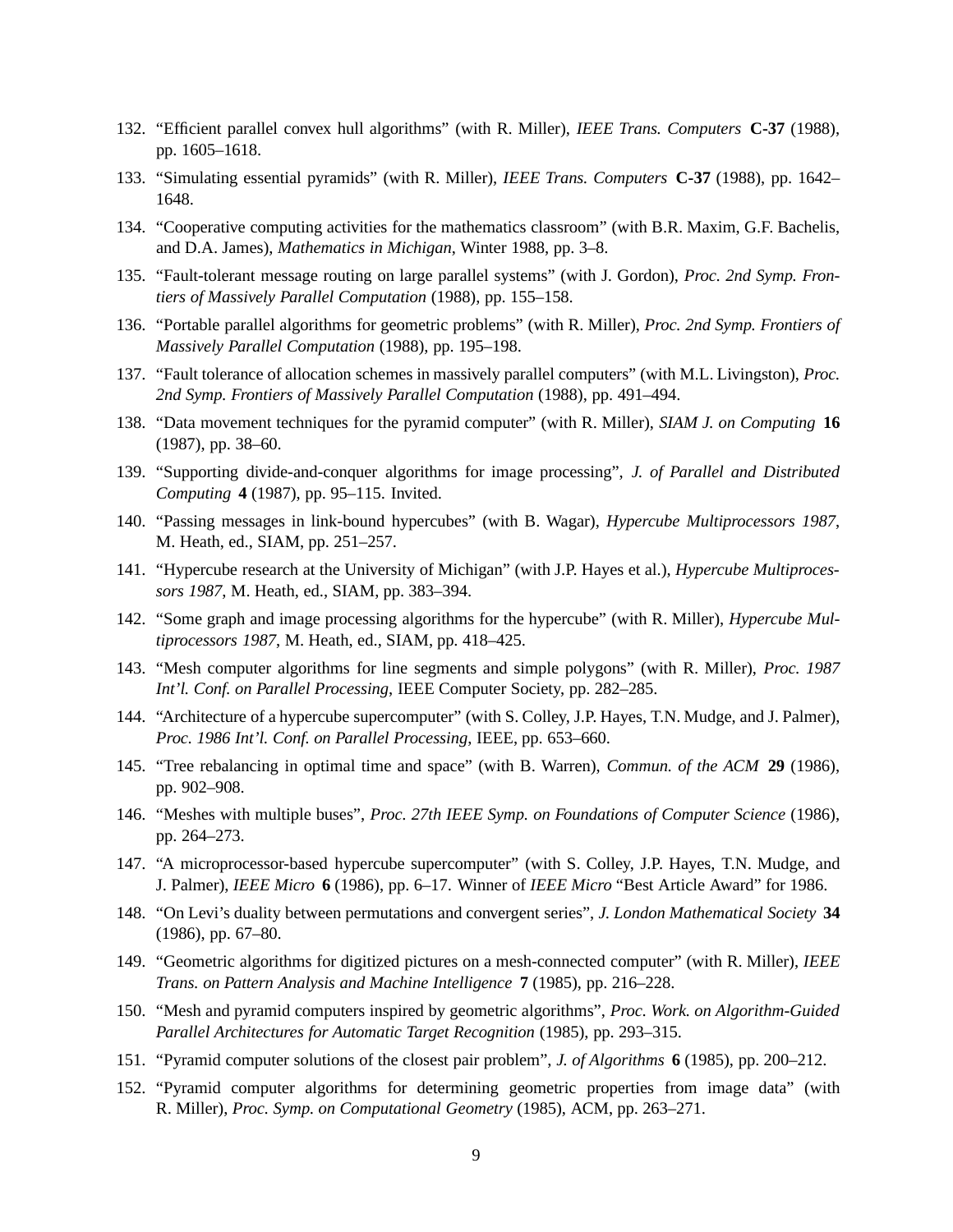- 153. "Tree-based graph algorithms for some parallel computers", *Proc. 1985 Int'l. Conf. on Parallel Processing*, IEEE, pp. 727–730.
- 154. "Varying diameter and problem size in mesh-connected computers" (with R. Miller), *Proc. 1985 Int'l. Conf. on Parallel Processing*, IEEE, pp. 697–699.
- 155. "Properties of divide-and-conquer algorithms for image processing", *Proc. Computer Architecture for Pattern Analysis and Image Database Management* (1985), IEEE, pp. 203–210.
- 156. "Tree algorithms for unbiased coin tossing with a biased coin" (with B. Warren), *Annals of Probability* **12** (1984), pp. 212–222.
- 157. "Algorithms for massively parallel computation", *Proc. 1984 IEEE Southern Tier Technical Conf.*, pp. 85–88.
- 158. "The pyramid computer for image processing" (with R. Miller), *Proc. 7th Int'l. Conf. on Pattern Recognition* (1984), pp. 240–242.
- 159. "Mesh-connected computer algorithms for determining geometric properties of figures" (with R. Miller), *Proc. 7th Int'l. Conf. on Pattern Recognition* (1984), pp. 475–477.
- 160. "Computational geometry on a mesh-connected computer" (with R. Miller), *Proc. 1984 Int'l. Conf. on Parallel Processing*, IEEE, pp. 66–73.
- 161. "Convexity algorithms for pyramid computers" (with R. Miller), *Proc. 1984 Int'l. Conf. on Parallel Processing*, IEEE, pp. 177–184.
- 162. "Relational databases" (with P. Woodworth), *American Mathematical Monthly* **90** (1983), pp. 101– 118.
- 163. "Mesh-connected computers with broadcasting", *IEEE Trans. on Computers* **C-32** (1983), pp. 826– 830.
- 164. "The numerical range of a weighted shift", *Proc. American Mathematical Society* **88** (1983), pp. 495– 502.
- 165. "Topological matching", *Proc. 15th ACM Symp. on Theory of Computing* (1983), pp. 24–31.
- 166. "Sorting, merging, selecting, and filtering on tree and pyramid machines", *Proc. 1983 Int'l. Conf. on Parallel Processing*, IEEE, pp. 214–221.
- 167. "Broadcasting in mesh-connected computers", *Proc. 1982 Conf. on Information Sciences and Systems*, Princeton University (1982), pp. 85–90.
- 168. "Drawing straight lines with a pyramid cellular automaton", *Information Processing Letters* **15** (1982), pp. 233–237.
- 169. "Using clerks in parallel processing", *Proc. 23rd IEEE Symp. on Foundations of Computer Science* (1982), pp. 272–279.
- 170. "Searching and encoding for infinite ordered sets", *Int'l. J. Computer and Information Sciences* **11** (1982), pp. 55–72.
- 171. "Schur multiplication and the essential numerical range", *Trans. American Mathematical Society* **264** (1981), pp. 39–47.
- 172. "Schur multiplication on  $B(l_p, l_q)$ ", *J. Operator Theory* **5** (1981), pp. 231–243.
- 173. "Improved prefix encodings of the natural numbers", *IEEE Trans. on Information Theory* **IT-26** (1980), pp. 607–609.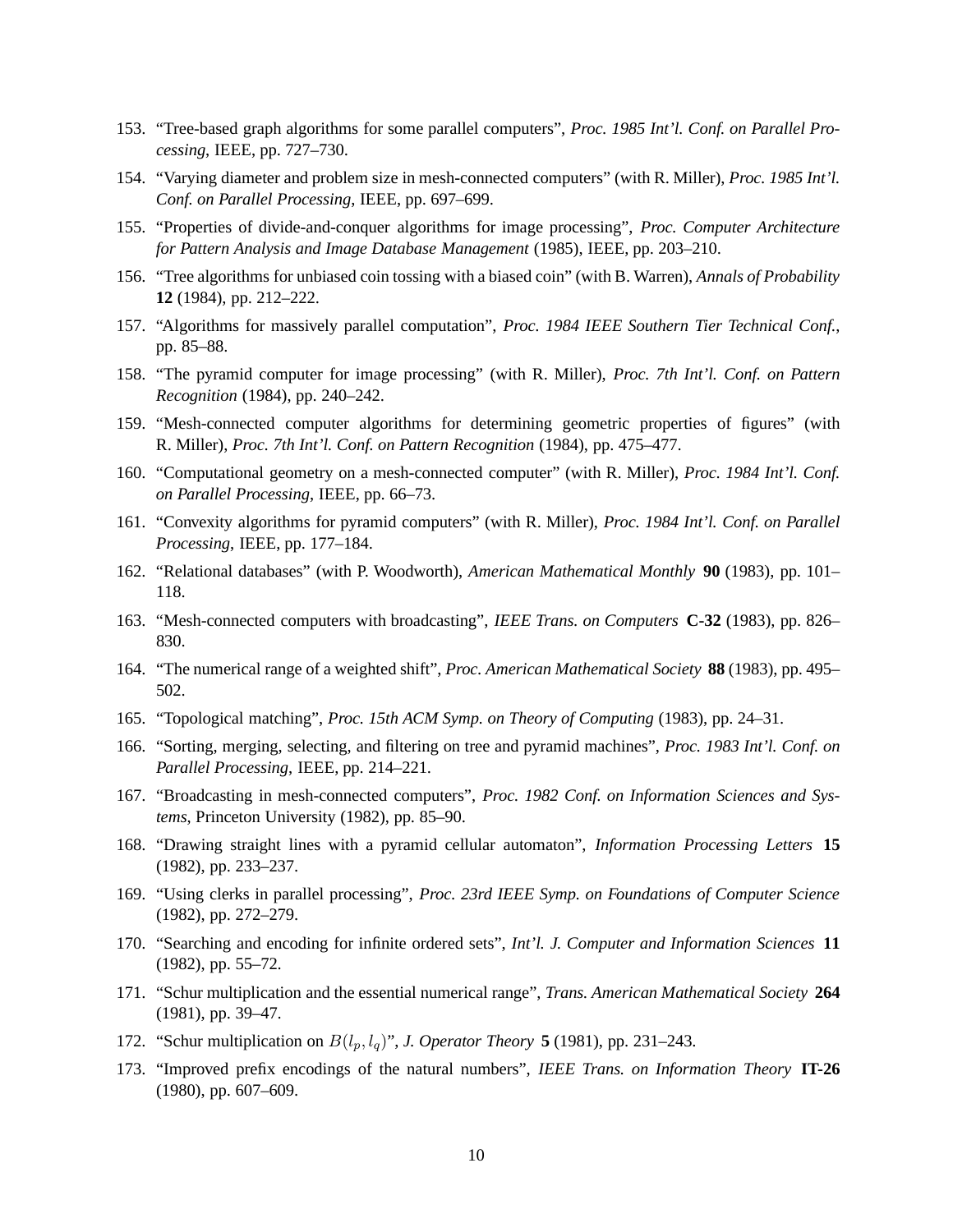#### **Ph.D. Theses Supervised**

- 1. *Pyramid Computer Algorithms*, R. Miller, 1985. This won the SUNY Binghamton Distinguished Dissertation Award in the Science, Mathematics, and Engineering Category.
- 2. *Distributed Genetic Algorithms for Function Optimization*, R. Tanese, 1989.
- 3. *Efficient Schemes for Massively Fault Tolerant Parallel Communication*, J. Gordon, 1990.
- 4. *Practical Sorting Algorithms for Hypercube Computers*, B. Wagar, 1990.
- 5. *Parallel Algorithms for Polygonal and Rectilinear Geometry*, S. Guha, 1991.
- 6. *Parallel Algorithms with Ultra-Fast Expected Times*, P. MacKenzie, 1992. This won the University of Michigan Distinguished Dissertation Award.
- 7. *Oasis: A High-Performance Agent-Oriented Programming Language for Heterogeneous Distributed Computing*, F.-C. Cheong, 1992.
- 8. *Expected-Case Analysis with Semi-Random Data Models*, D. Van Wieren, 1999.
- 9. *Applications of the Ham Sandwich Theorem to Multi-Constraint Load Balancing Problems*, A. Poe, 1999.
- 10. *Using Hardware-Based Data Forwarding Predictors to Increase Multiprocessor Performance*, T.B. Tabe, 2001.
- 11. *Predicting Algorithm Performance*, J. Landrum, 2004.
- 12. *High-Performance Dynamic Array Structures on Parallel Computers*, R. Oehmke, 2004.
- 13. *On the Performance Analysis of Local Synchronization with Stochastic Task Times*, J. Lipman, 2007.